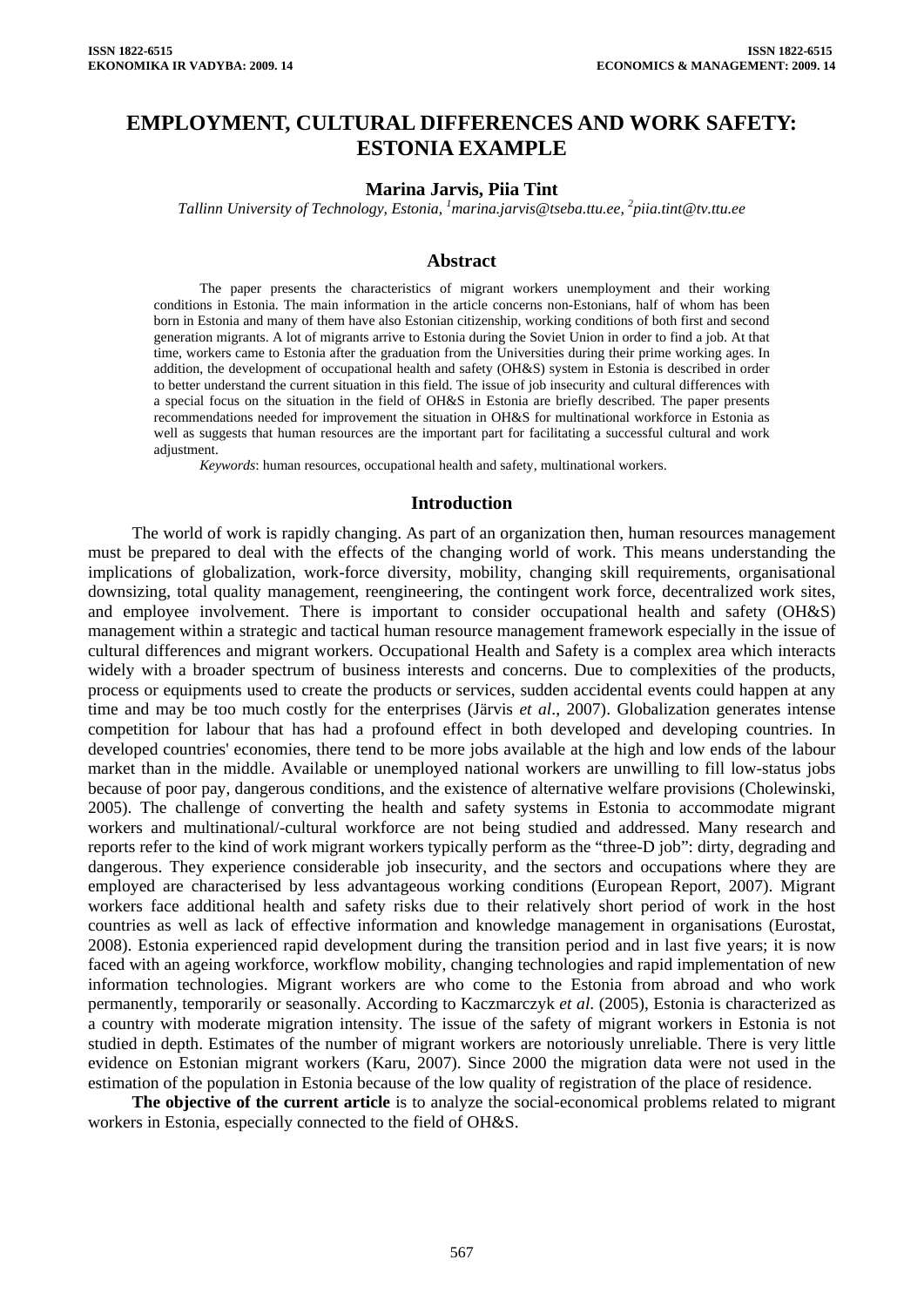### **Profile of the migrant population in Estonia / Immigrant workers characteristics**

Estonia is one of the smallest countries in the enlarged EU. Looking at the migration process across the Soviet Union from 1946 to 1988 Estonian demographers found that Estonia had of the highest rates of migration of the entire Soviet republic. The post-war migration flows have resulted in formation of a numerous foreign-born population which comprised 26.3 present of total population and such a high proportion of foreign-born is record breaking in Europe (Katus, 1999). More than half (57% according to data from the 1989 census) of Russians is first generation settlers, whose social ties and identity have been strongly associated with the country of origin - Russia, Ukraine, Byelorussia. During the years of the country's forced annexation by the Soviet Union, large numbers of non-Estonians, predominantly ethnic Russians, were encouraged to migrate to Estonia to work as workers and administrators. These immigrants and their descendants made up approximately one-third of the total population; about 40 percent of these persons were born in Estonia. Russian minority living in contemporary Estonia consists of three principally different groups: (a) immigrants of the Soviet period (1945-1991), (b) relatively small minority of Russians who have lived in Republic of Estonia before 1940 Russian occupation (by approximate calculation – about 30 000 by 2000) and (c) people born in Estonia. The political transformations that occurred in the 1990s (i.e. Estonia received independence from Soviet Union) have rapidly changed the situation of non-Estonians. Many non-Estonians from former Soviet countries were sent to Estonia by the authorities to work in large industries that supplied the Soviet Union. Now, after regaining independence, many of these workers have stayed in Estonia and continue to work in unskilled occupations (partly because they have not learnt Estonian). These groups have come to hold the status of ethnic minorities and feel discriminated against in terms of job opportunities (European Report, 2007). At the same time, it was not clear, how many of these citizens had left Estonia during last decades. The Statistical Office of Estonia estimated that some 16 000 left Estonia for Russia during 1995-1999 (Kirch, 2001). According to Tammur (2006) 80% of migrants in Estonia are Russians. At present, the only relevant data available about migrant workers is from the Citizenship and Migration Board and its yearbook which has been published in 2002, 2003 and 2006. It contains administrative statistics of the Board including the number of residence and work permits that are valid and that are issued during the respective year. The statistics is based on the registered actions of the Citizenship and Migration Board (applications of residence permits, decisions of granting residence permits) (Karu, 2007). The statistics do not include any information on the sociodemographic characteristics of the migrants. According to the yearbook of the Estonian Citizenship and Migration Board, there were 243,796 persons with a valid residence permit at the beginning of 2006, 94% of which had either undetermined citizenship or were citizens of the Russian Federation. 3% of valid resident permits were issued to citizens of European Union, European Economic Area and Switzerland and this has increased in few last years. Most of the persons with valid residence permit had a permanent residence permit (85%) and 36,348 persons (15%) had a temporary residence permit. Although, 7% of the temporary residence permits were issued on the basis of work (about 1,817 permits), this does not exclude the possibility that persons receiving other types of residence permits have started working in Estonia. Around 34% of Estonian population (age 15-74) define themselves as non-Estonians, although 52% of them are born in Estonia. The distribution of the population of Estonia by nationality is given in Table 1. More than 300,000 of the population are Russians (Table 1). Eurostat data referring to the first quarter of 2006 highlight a significant presence of non-nationals in EU countries.

|                      | <b>2000</b> | 2006      |
|----------------------|-------------|-----------|
| <b>Estonians</b>     | 935,884     | 921,908   |
| <b>Russians</b>      | 354,660     | 345,168   |
| Ukrainians           | 29,259      | 28,321    |
| <b>Byelorussians</b> | 17,460      | 16,316    |
| Finnish              | 11,974      | 11,163    |
| Other nationalities  | 22,834      | 21,808    |
| Total                | 1,372,071   | 1.344.684 |

**Table 1.** Population by ethnic nationality. Composition of population according to ethnic nationality in Estonia (Karu, 2007)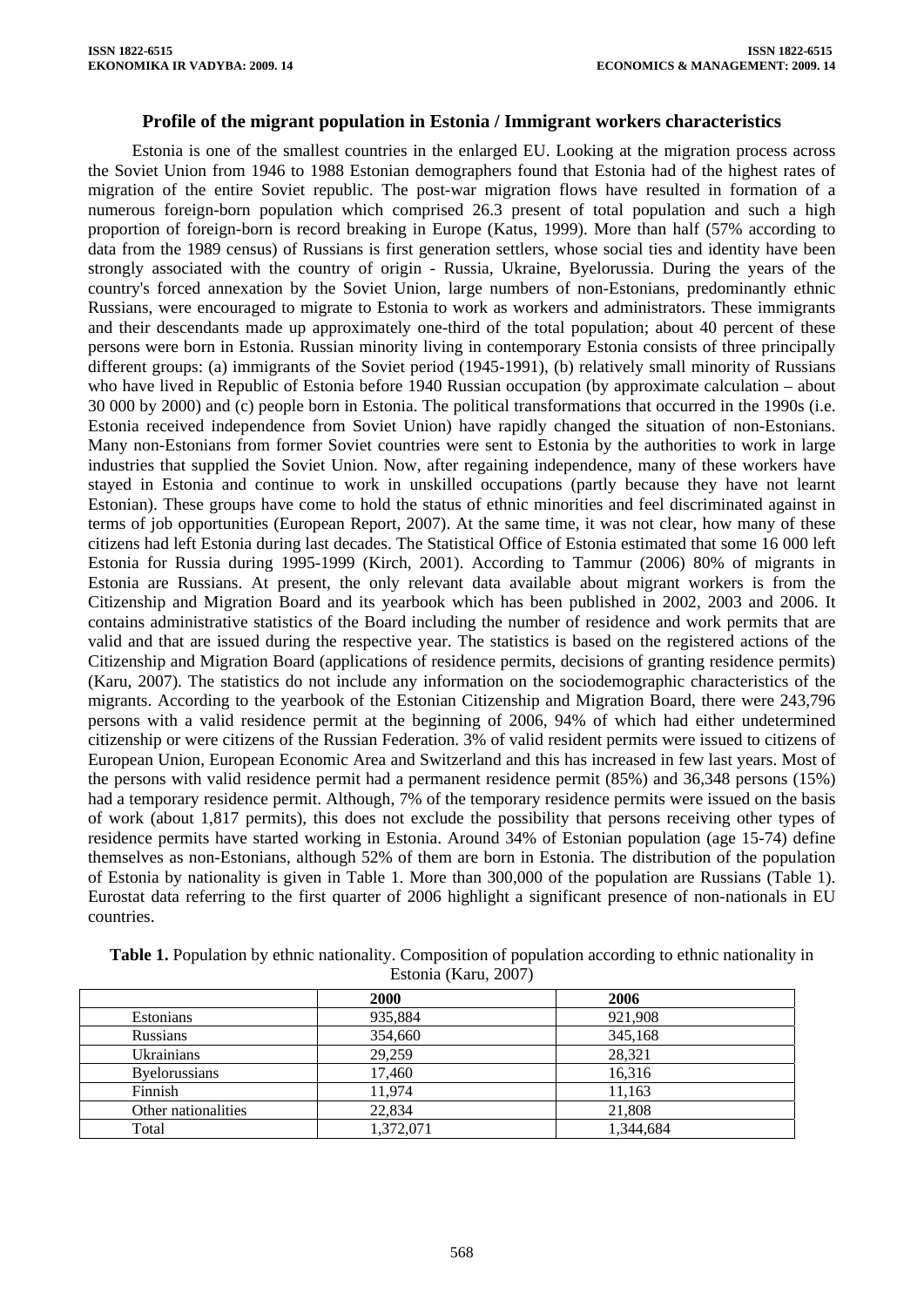In 2007 there are 229 600 persons received a residence permit from Citizenship and Migration Board in Estonia. At the same time, work permits were given to 721 workers in 2007. Majority of the applicants were from Ukraine (627 persons), Russia (31), India (14) and Chine (10) (Citizenship and Migration Board, [www.mig.ee\)](http://www.mig.ee/). In Estonia the percentage of foreigners within the total population was relatively high (16.2%) compare with other Baltic countries (European Report, 2007). Estonia is an exception in Eastern Europe in this respect, which is mainly due to the presence of a large migrant population who entered the country during the Soviet period; the influx comprised a significant proportion of Russian nationals and an even larger share of people with undetermined nationality. At the same time, only 400 illegal foreigners were discovered in Estonia in 2005. The employment rate of Estonian and non-Estonians is presented in Table 2 (years 2000-2007).

| Age: 15-74                    | 2000 | 2001 | 2002 | 2003 | 2004 | 2005 | 2006 | 2007 |
|-------------------------------|------|------|------|------|------|------|------|------|
| Estonians' employment rate, % | 55.5 | 56.1 | 57.1 | 58.3 | 58.5 | 58.7 | 62.8 | 63.2 |
| Non-Estonians' employment     | 53.2 | 53.4 | 53.5 | 53.7 | 53.8 | 56.3 | 59.2 | 61.5 |
| rate, %                       |      |      |      |      |      |      |      |      |

**Table 2.** Estonians' and non-Estonians' employment rate, year (Statistics Estonia, [www.stat.ee](http://www.stat.ee/) )

*The data on age group for 2007 have been revised on 15.09.2008.* 

### **Occupational health and safety during Soviet times**

Several major reforms having conflicting objectives have affected Estonia's OH&S activities within the 20<sup>th</sup> century. During this time, Estonia experienced several significant political and economical transformations, the conflicting objectives of which had dramatic impact on its OH&S activity. Three institutions were dealing with the complex issue of OH&S until Estonia was annexed by the Soviet Union: Trade Unions (safety inspectors have arranged the state supervision of compliance with the OH&S requirements labour relations), Sanitary Epidemiology Service (the area of activity included the safety of drinking water, noise and illumination at workplaces etc.) and Work Safety Services which have operated under within the area of government different Ministries. Although the governmental supervision over compliance with OH&S requirements of legislation was an effective and the OH&S requirements (standards, rules, guidelines) were strict, at that time the working conditions were poor mainly due to level of technology and machines which did not meet the necessary safety requirement. The first structural changes in OH&S field were launched before independence was regained in 1987 when majority of Trade Unions started disintegrate and many Ministries with Work Safety Services were destructed. Bigger and basic structural changes in the Estonian OH&S started after independence in 1991. The Estonian Labour Inspectorate founded under the Work Ministry in 1990 and it was reorganized in 1992. At the same time, the first Working Environment Act was adopted. There were systems of compensations for work in dangerous conditions which based on law, rules or collective agreements. Many workers received fringe benefits (compensations, half-holiday (shorter working time), additional vacation and breaks, extra salary for working in dangerous conditions, special food and drinks, early retirement). This situation has changed when Estonia passed the Occupational Safety and Health Act in 1999 that provides comprehensive basis for safety and health at work at both policy and practical levels. The Act transposes well the principles of the Framework Directive 89/391/EEC into national legislation including among others: systematic workplace risk assessment, company level OH&S policy, employees' representation at enterprise level, internal control of safety, occupational health services (OHS), surveillance of health of workers etc. Systems of so called "compensations" did not follow preventive approach of the Framework directive and the use of risk premium for hazardous working conditions was basically abolished. Fast improvements have been done in the field of OH&S in Estonia during last years and even though many kinds of measures have already been implemented, there are still a lot of challenges left in this field. Changes in world economy, globalization, workflow mobility and new technologies have implicit effects on OH&S, presenting new challenges also for Estonia. The development of the effective OH&S system of migrant workers as well as the maintenance of their work ability is still in the need to development.

# **Working conditions and unemployment rate among non-Estonian workers**

Unfortunately there are no accurate figures on the number of migrant workers who are injured, killed or made ill through work in Estonia. At the same time, a number of studies discuss the poor safety of migrant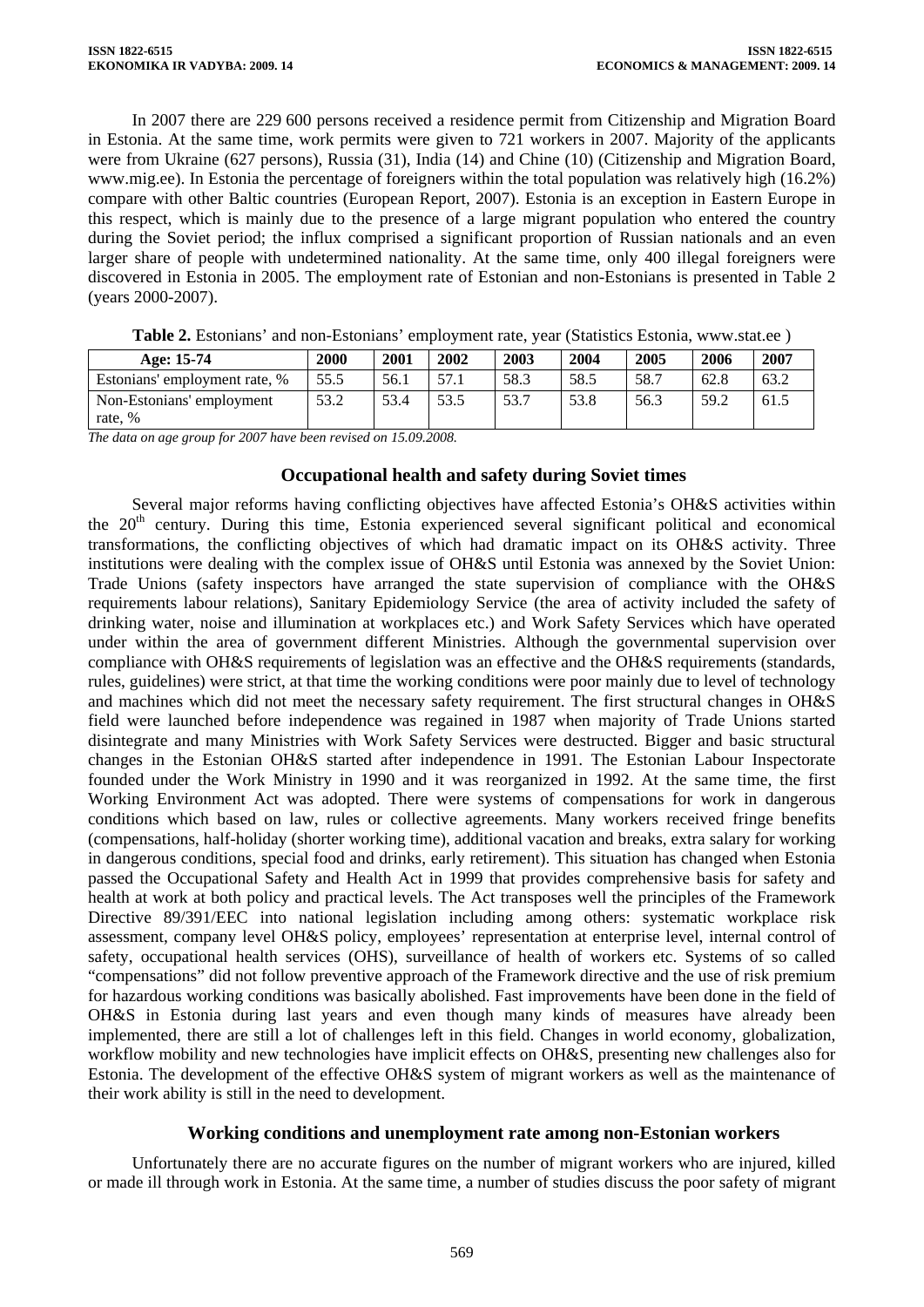workers all over the world. Foreign-born workers are disproportionately represented in such dangerous industries as construction, agriculture and manufacturing (Hárs, 2004). Several reports and studies point to discrimination in access to the labour market, higher unemployment rate, discrimination during recruitment and career development, that migrants receive lower pay (even when experience, education, etc. are taken into account). In addition, migrant workers are disproportionately represented among temporary workers, part-time workers and workers in the informal economy (Karu, 2007; Castañeda *et al*., 2007; McKay *et al*., 2006). It is obvious that the issue safety of migrant workers urgently needs attention also in Estonia, because there are many non-Estonians and migrant workers living and working there. Since there is no exact information available about migrant workers and their working conditions in Estonia, the authors decided to assess the working conditions of non-Estonians, some of whom have born in Estonia. There are substantial differences between the working conditions of Estonians and non-Estonians, who experience higher rates of unemployment and are more often allocated to low-paid jobs that do not match their skills. However, as the migrant worker population is highly differentiated, it would be incurred to generalise: those who migrated to Estonia recently differ from those who migrated the Soviet era; the reasons for migrating and the occupations chosen differ; and attitudes towards Russian-speaking immigrants and immigrants from Western Europe differ. Moreover, migrant workers from the EU, and most immigrants arriving in recent years, come to work as specialists, rather than as unskilled workers (European Report, 2007).

# **Working hours and unemployment**

Ainsaar (1999) concluded that unemployment in Estonia does influence the migration. Karu (2007) stated that non-Estonians have higher unemployment rate, they have lower education and concentrated more on unskilled jobs, but the educational and occupational segregation is weakening. Non-Estonians tend to work more on unsocial hours, shift-work and on fix-term contracts but less part-time (Table 3, 4). Estonians worked on average 39.7 hours and non-Estonians 40 hours during the week (LFS, 2004; Karu, 2007).

The trade union membership is higher among non-nationals. Language skills and citizenship are being regarded as one of main reasons for differences in employment conditions and position of non-Estonians (Karu, 2007).

|           | <b>Male</b> | Female          | Average                    | Male                | Female |      |  |  |
|-----------|-------------|-----------------|----------------------------|---------------------|--------|------|--|--|
|           |             | <b>Estonian</b> |                            | <b>Non-Estonian</b> |        |      |  |  |
| Full-time | 83.4        | 87.4            | 90.5                       | 96.2                | 88.2   | 92.1 |  |  |
| Part-time | 0.0         | 12.6            | $\Omega$ $\epsilon$<br>ر., | 2 O<br>J.O          | 11.8   | 7 Q  |  |  |

**Table 3.** Working hours of Estonian and non-Estonian men and women in 2004, %

| Diffusion of work at unsocial hours among Estonians and non-Estonians in 2004, % |                    |                |                |  |  |  |  |  |
|----------------------------------------------------------------------------------|--------------------|----------------|----------------|--|--|--|--|--|
|                                                                                  | <b>Nationality</b> | Yes, sometimes | N <sub>0</sub> |  |  |  |  |  |
| Working at evenings $(6-12)$                                                     | Estonians          | 35.8           | 64.2           |  |  |  |  |  |
|                                                                                  | Non-Estonians      | 37.9           | 62.1           |  |  |  |  |  |
| Working at night (after 12 am)                                                   | <b>Estonians</b>   | 11.7           | 88.2           |  |  |  |  |  |
|                                                                                  | Non-Estonians      | 18.4           | 81.6           |  |  |  |  |  |
| <b>Working at Saturdays</b>                                                      | <b>Estonians</b>   | 38.5           | 61.5           |  |  |  |  |  |
|                                                                                  | Non-Estonians      | 42.3           | 57.7           |  |  |  |  |  |
| <b>Working on Sundays</b>                                                        | <b>Estonians</b>   | 25.8           | 74.2           |  |  |  |  |  |
|                                                                                  | Non-Estonians      | 29.4           | 70.6           |  |  |  |  |  |

**Table 4.** Work at unsocial hours (Karu, 2007)

A number of surveys related to migrant workers were carried out in Estonia during the 2004-2006 years, but they do not address real working conditions of migrant workers. Vetik *et al.* (2005) conducted a cross-sectional survey of the conditions of non-nationals in Estonia. This research primarily outlines the achievements in terms of strategic goals set up in the national integration program and the process of integration of migrants into Estonian society. The study concentrates mostly on attitudes and does not include many questions on real working conditions. It is not possible to distinguish first- or secondgeneration migrant workers in this data. The other survey covers the working conditions in Estonia was in 2004 - the Estonian Labour Force Survey (LFS). It deals with nationality, the citizenship, country of birth and year of moving to Estonia; however, no analysis is performed upon the data. Migration is touched on, in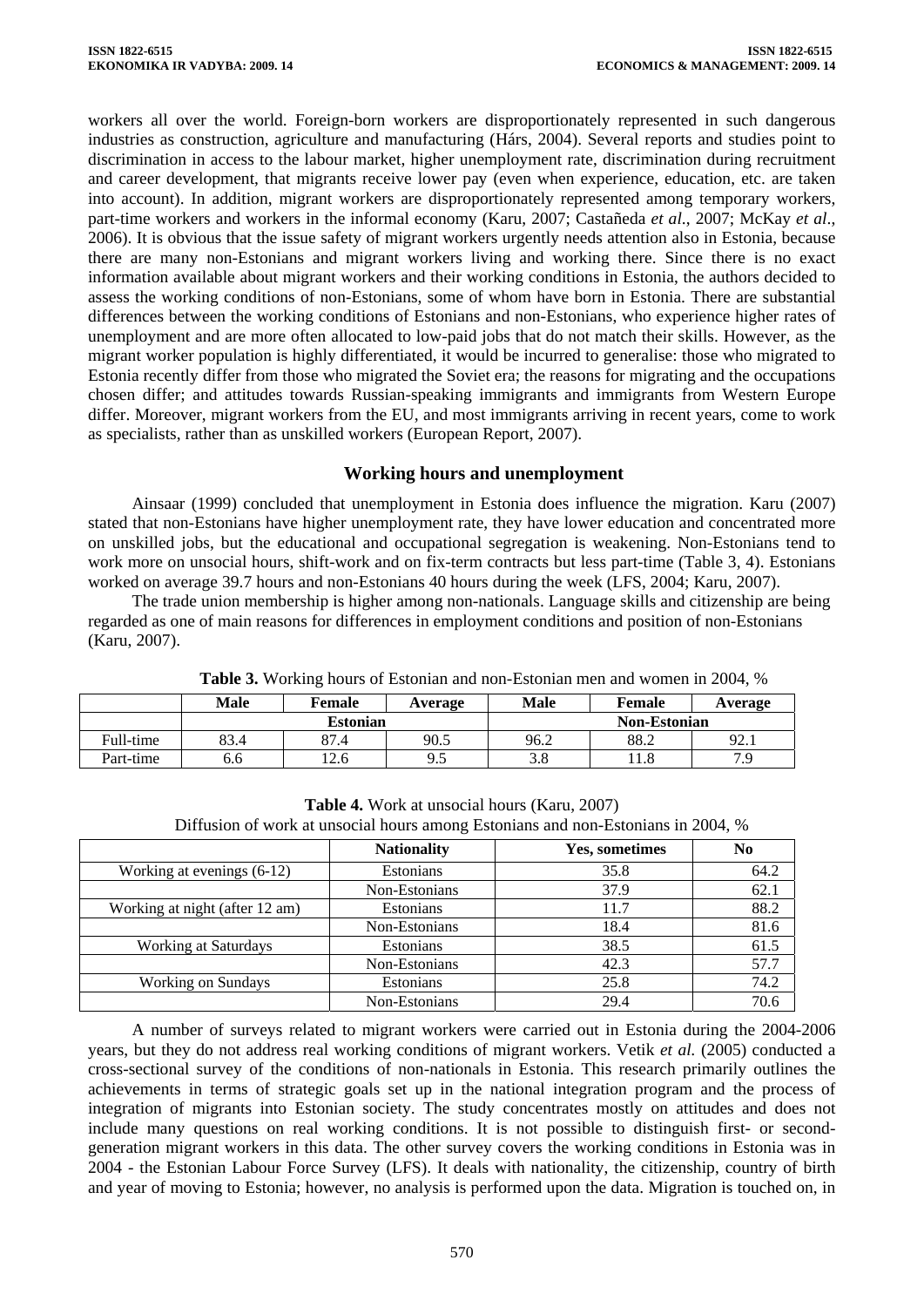that nationals and non-nationals are distinguished according to their self-reported nationality; thus, it includes data on second-generation migrants. Statistics Estonia has conducted the LFS every year since 1995; since 2000, it has been quarterly study, covering about 15,000 individuals. The results of the survey are representative of the Estonian labour force and the concepts used are developed by the International Labour Organisation (ILO). This is one of the main data sources of Statistics Estonia. Several researches called the Working Life Barometer were performed by the Ministry of Social Affairs in 2001 and 2005, which assess the attitudes of workers' and employers' toward to OH&S. There is similar active research going on at the Ministry of Social Affairs at present which is dealing with aspects of the working Estonian population and industrial relationship. A distinction between Estonians and non-nationals is made, but because of the small sample size (about 1,000 individuals out of which about 30% are non-nationals), much of the relevant questions on working life cannot broken down by nationality. The survey's findings are discussed in the Foundation report working conditions in Estonia. This survey evaluates the public opinion and was conducted by the social and market research company Saar Poll in March 2006: 980 non-Estonians (selected using proportional random sampling) aged between 18 and 74 years were interviewed (Saar Poll, 2006). Report on the Migration of Non-Estonians is a survey on the current situation of non-Estonians and their possible emigration to other countries (European Report, 2007). This national-level study (Saar Poll, 2006) uses a wider definition of migrants, describes the non-Estonians' attitudes toward their work (threequarter of non-Estonians stated that they have jobs that they are qualified for), the level of job satisfaction (60% of respondents were satisfied of their job), living conditions but no data available about the well-being at work and working conditions of migrant workers. The current situation of migrant workers (their integration, language ability and employment) was also analysed by Tammur (2006) without assessment and evaluation of the working conditions.

Some research analysed the intention of people from Estonia to immigrate to other countries. For example Võrk *et al*. (2004) tried to assess the intention of Estonian health physicians to change their place of residence in hope of getting better job. The results from the study estimated that 5% of health physicians have had intention to go abroad in order to increase their wages and to improve working conditions (Võrk *et al*., 2004).

People's behaviour is strongly influenced by their subjective sense of contentment. There are several reasons why people are coming to Estonia. One possible reason could be studying. Several universities (Tallinn University of Technology, Tallinn University, Tartu University, Estonian Business School, etc) in Estonia offer educational programmes in English for international students. Other reasons for external and internal migration in Estonia were studied by some researchers (Kulu, 2000, 2004; Sjöberg *et al*. 1999). Kulu *et al.* (2000, 2004) studied the determinants of internal migration in Estonia, a multicultural society, during the transition period (1989–94) and showed that both personal and contextual (potentially time-varying) factors are important.

In the current article the latest unemployment data (Table 5), available from the Estonian Labour Market Board are presented, which provide the number of unemployed persons registered as either unemployed or as unemployed jobseekers, the number of registered vacancies, and active and passive labour market measures. These statistics are valuable mainly because of their comprehensiveness (monthly published data) and the fact that they include regional aspects of unemployment as well.

In 2007, 40 247 unemployed persons were registered at the Labour Market Board, 23 438 of them are women and 16 809 are men, 1575 of them unemployed students. In Estonia nationals record a 5.5% unemployment rate, compared with 13.1% of (self-declared) non-Estonians; this gap has been increasing since 1997. Among non-Estonians, those born in the country are less exposed to the risk of unemployment.

Risk group consists of longstanding (12 months or more) unemployed persons; disabled workers; pregnant women and workers over 55 years of age. In 2007, 26 154 unemployed persons or 65 % of all unemployed persons registered in the Labour Market Board during the year belonged to the risk groups listed in §10 (5) of the Labour Market Services and Support Act (Labour Market Board, report 2007, [www.tta.ee](http://www.tta.ee/) ). During the year the proportion of unemployed persons belonging to the risk group was the highest in Ida-Viru County (77.7 %), followed by Valga County (67.9%), Võru County (66.8 %), and the proportion of unemployed persons belonging to the risk group was the lowest in Pärnu County (54.7 %); as of 1 January 2008, the proportion of unemployed persons belonging to the risk group was still the highest in Ida-Viru County, followed by Valga County. The number of registered unemployed persons not speaking Estonian during the year was 9 180 or 22.8 % of all unemployed persons registered during the year (Labour Market Board, report 2007).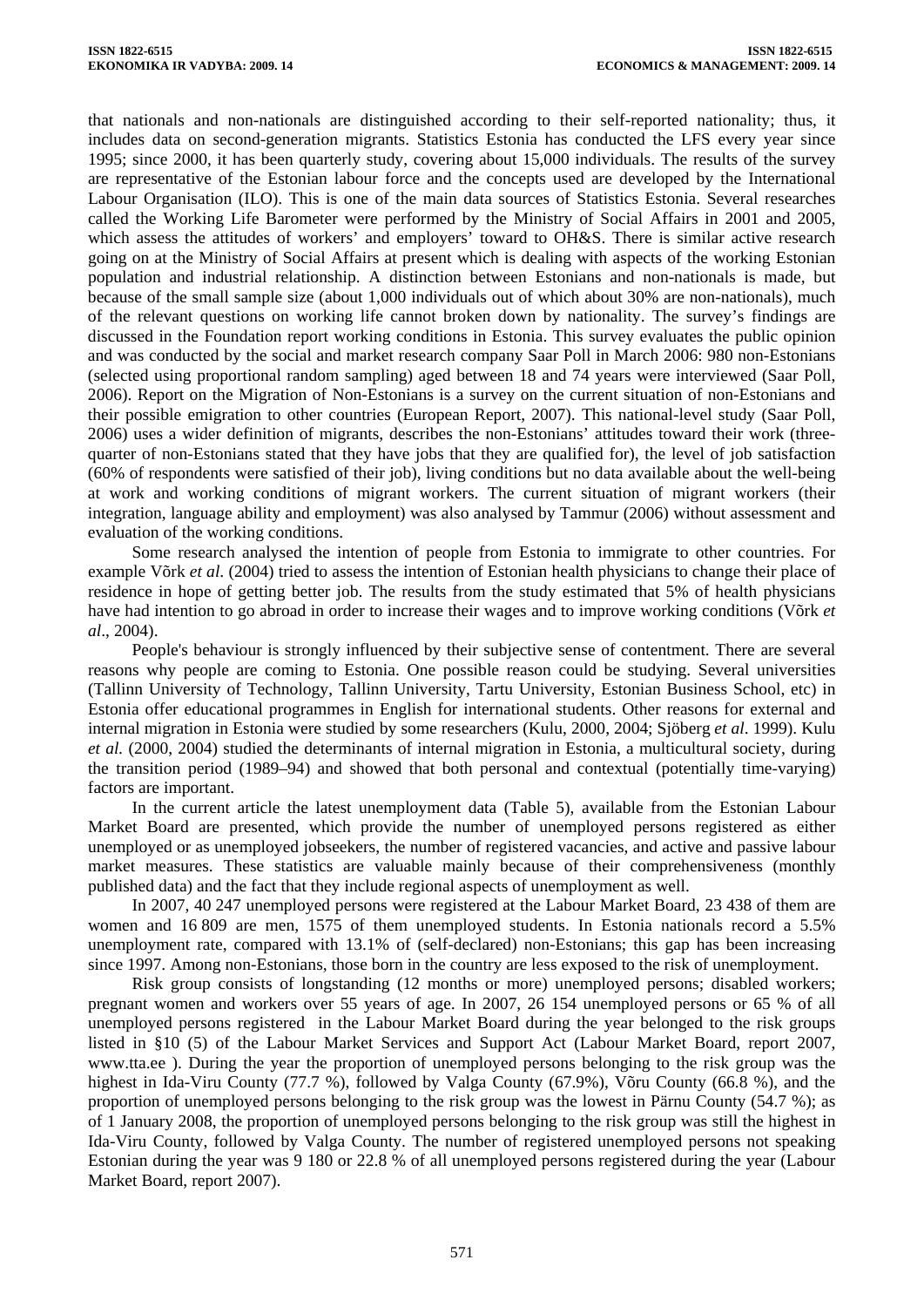| Age   |                         | 1999      | 2000                 | 2001      | 2002      | 2003 | 2004        | 2005      | 2006                   | 2007 |
|-------|-------------------------|-----------|----------------------|-----------|-----------|------|-------------|-----------|------------------------|------|
|       | Estonians' unemployment |           |                      |           |           |      |             |           |                        |      |
| 15-24 | rate, %                 | 16.2      | 19.6                 | 21.8      | 15        | 17.6 | 17          | 9.5       | 9.6                    | 8.5  |
|       | Non-Estonians'          |           |                      |           |           |      |             |           |                        |      |
|       | unemployment rate, %    | 25.7      | 30.8                 | 22.9      | 22.7      | 26   | 30.9        | 29.4      | 18.5                   | 13.7 |
|       | Estonians' unemployment |           |                      |           |           |      |             |           |                        |      |
| 25-49 | rate, %                 | 9.8       | 10                   | 9.2       | 7.3       | 6.4  | 5.6         | 4.9       | 3.5                    | 3.1  |
|       | Non-Estonians'          |           |                      |           |           |      |             |           |                        |      |
|       | unemployment rate, %    | 16.5      | 17.6                 | 16.9      | 14.3      | 12.9 | 14.3        | 12.2      | 9.8                    | 6.9  |
|       | Estonians' unemployment |           |                      |           |           |      |             |           |                        |      |
| 50-64 | rate, %                 | 7.7       | 10.9                 | 9.1       | 7.9       | 5.7  | 4.7         | 4.9       | 3.2                    | 2.8  |
|       | Non-Estonians'          |           |                      |           |           |      |             |           |                        |      |
|       | unemployment rate, %    | 11.6      | 11.5                 | 12.4      | 12.7      | 17.2 | 13.8        | 8.8       | 7.1                    | 5    |
|       | Estonians' unemployment |           |                      |           |           |      |             |           |                        |      |
| 65-74 | rate, %                 | $\ddotsc$ | $\ddotsc$            | $\ddotsc$ | $\ddotsc$ |      | $\ddotsc$   | $\ddotsc$ | $\ddotsc$              |      |
|       | Non-Estonians'          |           |                      |           |           |      |             |           |                        |      |
|       | unemployment rate, %    |           | $\ddot{\phantom{a}}$ |           |           |      | $\bullet$ . |           | $\ddot{\phantom{1}}$ . |      |

**Table 5.** Persons with Estonian and other citizenship unemployment rate by age, % (according to Statistics Estonia, [www.stat.ee](http://www.stat.ee/) )

*The data on age group 50-64 for 2007 have been revised on 15.09.2008.* 

# **Worker's training and awareness about occupational health and safety**

Language and cultural factors may be barriers to training. Migrant workers are at risk because of poor health and safety (H&S) training. Many employers are risking migrant workers' wellbeing by not providing adequate H&S training (Castañeda et al., 2007). It said many non-Estonian speaking migrant workers are especially at risk as H&S training is usually delivered in Estonian language. More than a half of the 102 registered at the Ministry of Social Affairs H&S and first aid training companies stated that their H&S training did not address how non-Estonian (for example, Russian) speaking workers were informed, instructed or trained in H&S issues and practices and training not provided in other than in Estonian language (source: The Ministry of Social Affairs, [http://osh.sm.ee](http://osh.sm.ee/)). The Estonian Occupational Safety and Health Act stipulate that all workers must get adequate H&S training. Migrant workers are entitled to the same protection as other workers regardless of whether or not they work illegally. There is no data available how many migrant or non-Estonian workers received proper H&S training at the workplaces in Estonia.

# **Foreign employers' awareness of occupational health and safety**

In order to assess the foreign employers' knowledge about OH&S the semi- structured interview (30- 45 min) was carried out with three Estonian labour inspectors. The objective of the interview was to gather information about the working conditions of migrant workers, the worker's and employer' knowledge of the occupational risks connected to their occupation, possible work-related occupational hazards, attitudes towards safety routines and standards; their awareness about the Occupational Health and Safety Act. The labour inspectors were randomly selected from Tallinn and Harjumaa County Labour Inspectorate. The investigation gave results as follow:

- There is an absence of any information about working condition of migrant workers at the Labour Inspectorate. Besides that, there is no data about occupational accidents occurred with immigrant workers, because the Estonian National Labour Inspectorate does not collect and analyse such data.
- There is also little known about foreign employers' awareness about the Estonian Occupational Health and Safety Act. Mainly, employers from Italy, India, Ukraine, Latvia, Lithuania and Russia are working in Estonia. According to the labour inspectors, majority of foreign employers are not interested in OH&S. There is a lack of knowledge among employers concerning the Estonians National Policy on the Working environment and their awareness in OH&S is insufficient. As a result, many employers ignore the standards and requirements from the safety legislation.
- At the same time, different opinions were given by Labour inspectors on development of safety culture at the enterprises where the employers are from abroad. Labour inspectors stated that some of foreign employers have brought to Estonia not only their production but also their strong safety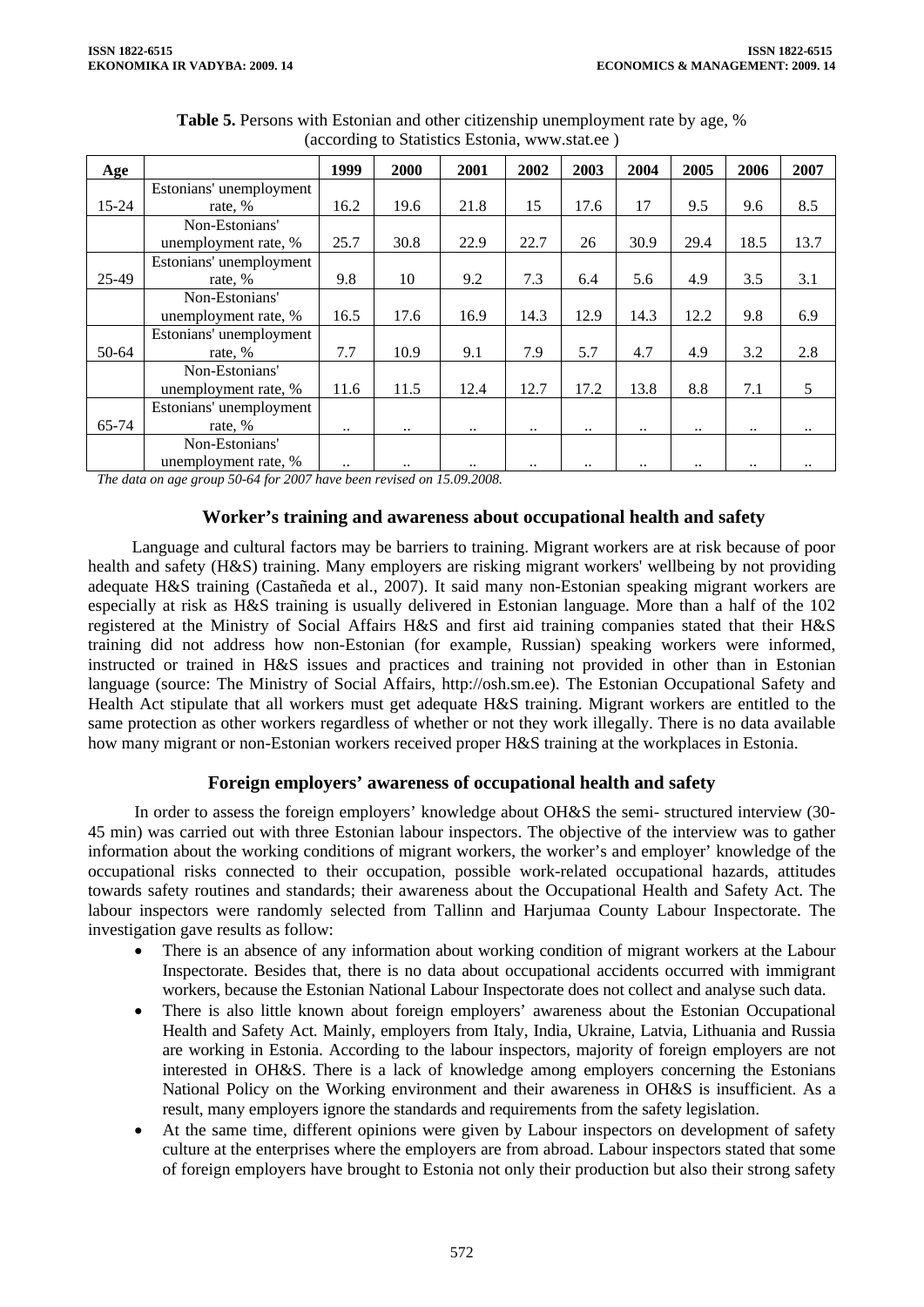culture. These employers understood that OH&S constitute an essential element in their business. Good safety and health are a part of good company management, and good management is the key to productivity.

- The results from the interview revealed that the main problems related to OH&S at the enterprises where the employer is foreigner and a lack of the written safety policy and other health and safety documents (risk assessment, internal control, safety guidelines, etc).
- In addition, there was insufficient work collaboration and contracts between employers with Occupational Health Services (OHS) as well as health and safety training provided to workers.
- There was absence or weak procedure of reporting and investigation of occupational accidents and diseases not only among foreign but also local employers in Estonia.

As can be seen, there is little from the legislation for employer to deal with OH&S. For instance, most of the work injuries are not registered, because of the little benefit from the reporting due to absence of compulsory Insurance Act of Occupational Accidents and Diseases. At present, the coverage for occupational accidents and occupational diseases are integrated into the Estonian health insurance (temporary loss of work ability) and pension insurance (permanent loss of work ability) schemes. The system of occupational disability and occupational accidents insurance is voluntary in Estonia (Järvis et al, 2007).

Problems related to labour relations were mainly caused by insufficient foreign employers' knowledge of Estonian legislations (i.e. what kind of contact should be made, in which language should be made an agreement, etc). Labour inspectors reported about difficulties in communication experienced by Estonian employer and migrant workers, because of insufficient level of Estonian or/and English languages (i.e. there is insufficient level of written English needed for the compilation of an official documents and contracts that would be completely understandable for all parts (employer and workers) involved). Some questions concerned the differences in legislations between countries, for example, which compensations and how long vocation should be provided and used. The biggest problems were related to the discontinuation of the employment agreement, to procedure of arguing about illegal discontinuation of the employment agreement or in a case when the work permit is already expired, about paying the wage without employment agreement.

### **Discussion and Conclusions**

In the beginning of 1990s radical economic and social changes in East European countries created new preconditions for migration. There is possible to conclude that the issue of safety for migrant workers is not discussed and studied in Estonia. There are several reports and researches about migration population in Estonia that demonstrated their problems related to living and integrating, but no data available about working conditions of migrant workers. Even though, fast improvements have been done in the field of occupational health and safety (OH&S) for last decades, several researchers stated that the present OH&S infrastructure in Estonia is still weak (Järvis *et al*., 2007; Martimo, 2004). The main problems related to the effectiveness of the present OH&S system in Estonia are mainly caused by insufficient coverage of the Occupational Health Services, law quality of Risk Assessment, lack of political commitment and knowledge management, the low priority given to safety and health in the workplace, ineffective Social Dialogue and weak Trade unions, as well as the lack scientific activities, limited interest in 'good practice' voluntary initiatives and corporate social responsibility outside of larger firms, the absence of compulsory Insurance Act of Occupational Accidents and Diseases and absence for safety strategy for migrant workers. Migrant workers must have the same safety and health protections as Estonian workers. Therefore, there is urgent need for develop OH&S strategy for migrant workers and to provide more information about job safety rights, job hazards and available protection. In order to ensure safety for migrant workers in Estonia several approaches may be useful, the following special aspects should be considered:

- There is need to strengthening of effective cooperation between institutions such as: Labour Inspectorate, the Ministry of Social Affairs, Estonian Labour Market Board, Integration Foundation, etc.
- Further research in the area of OH&S with special focus on safety of migrant workers is important. It would be helpful to get a comprehensive an overview about the current situation as well as to have better information about the working conditions of migrant workers. In addition, such kind of data would allow compile the safety strategy for migrant workers, to increasing an effectiveness of the OH&S monitoring system to include quantitative as well as qualitative data. OH&S monitoring should support knowledge-based administrative decisions on legislation, law enforcement, research